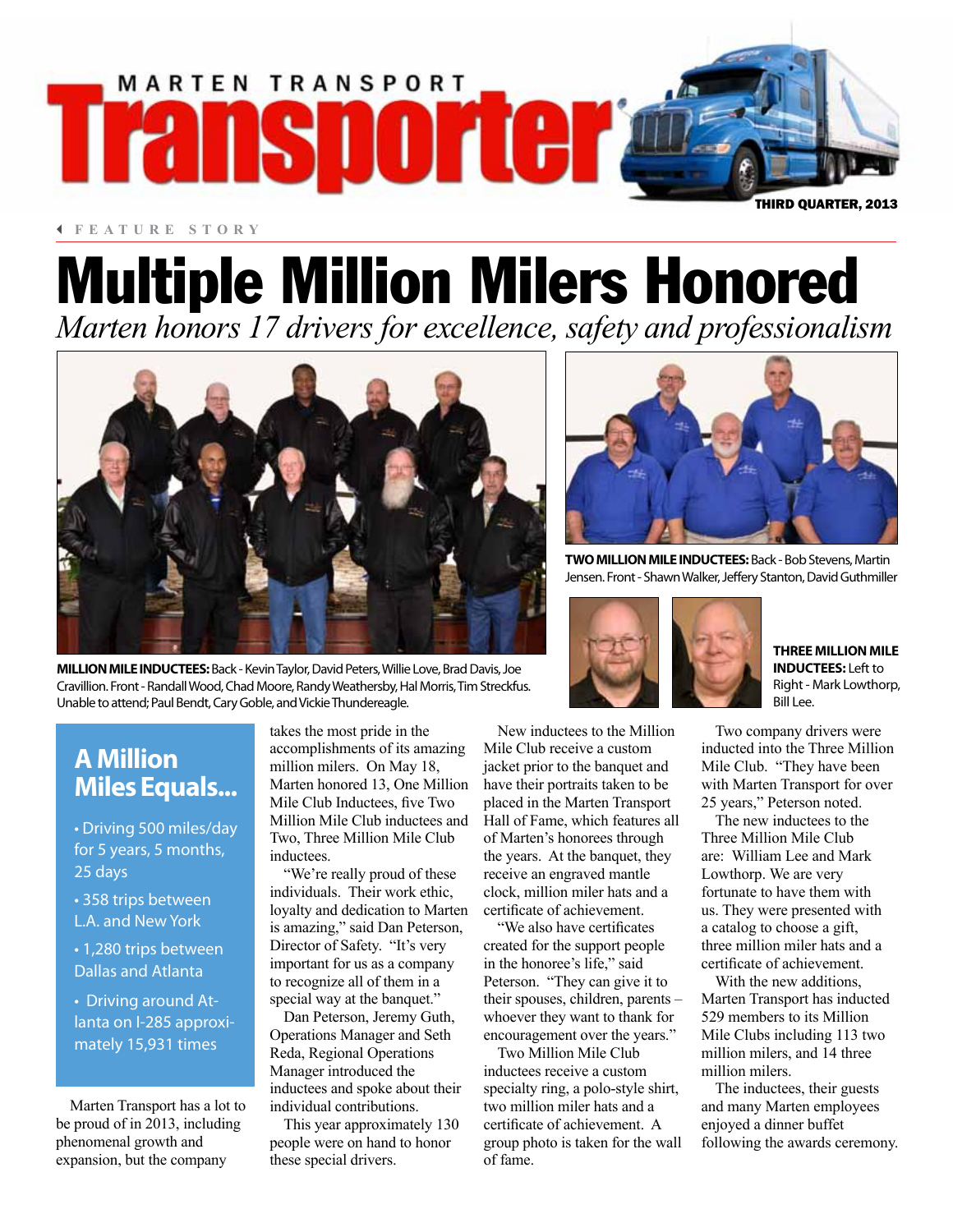# Intermodal Option Expanding Opportunities

*After nearly eight years of providing service, options still growing for Marten*

Marten Transport is now approaching the 8th year of providing intermodal service to our customer base. This is a service that was much needed by customers in order to provide extra capacity and reduce cost in the market place. Since our first temperature controlled move late in 2005, Marten Transport has moved over 120,000 loads by rail and continues to evolve by offering dry intermodal service to our customers with our purchase of 400 new intermodal containers.

What does this mean and how does it affect you?

First, Marten Transport was able to gain new customers and new customer lanes that were once with other carriers.

Second, Marten Transport was able to create quality local dray driving positions.

Third, our intermodal business has been inter-twined with our regional and OTR



services by offering bi-modal solutions. These solutions combine a longer dray move using regional and OTR drivers on one end with rail transit on the other end. In short, it provides a load and income for a driver where there may not have been prior. Last year alone, our intermodal services provided over 24,000 loads to our OTR/ Regional drivers that increased our drivers overall income.

Last, but certainly not least, Marten

Transport was able to diversify its offerings to our customer base, grow our annual revenue, and grow our annual profit which all leads to a better Marten. Increased profits allow Marten to continue to provide our drivers with the best equipment in the industry.

We want to thank all of our drivers who have continued to support Marten Transport's Intermodal offerings and we look forward to continued growth.

### 3 **EMPLOYEE RECOGNITION**

# Smith Bids Marten a Fond Farewell

*Chief Operating Officer retires after nearly a quarter century of service to the company* 



Tim Kohl, President awarding Bob Smith with his crystal retirement truck. Smith worked at Marten for more than two dozen years.

Bob Smith, COO, came to Marten in 1989 when there were only three terminals, 48-foot trailers were the norm and there were no Qualcomms, cell phones, email or GPS systems! Over the past 24 years he has seen many changes come and go for the industry as well as the company. Bob stated his greatest enjoyment over the years was watching the company grow and the employees, which he'll miss most.

In his new found free time, Bob plans to spend more time at the lake and get some projects done around the house.

Best wishes to Bob for a long and very happy retirement!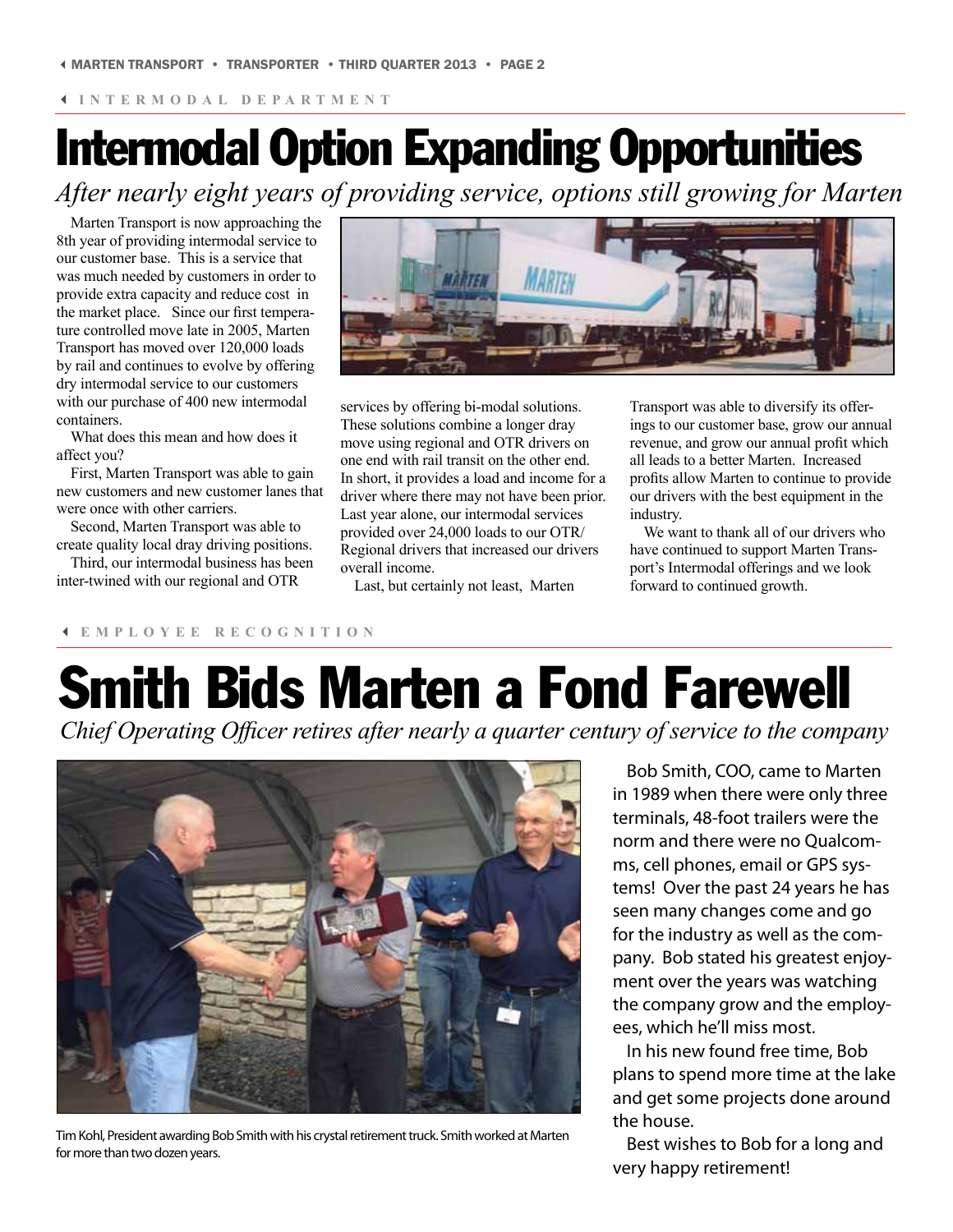## Challenges of Rising Claims and Medical Costs

*Company initiatives has helped to keep employee insurance costs at a lower cost*



**COMPARE AND SEE...** how our claims have dramatically increased over the past few years. Marten has been able to insulate employees and keep premiums relatively flat despite huge increases to claims costs! We appreciate employees who are using cost saving efforts by utilizing in-network providers, Teladoc and limiting Emergency Room visits to only life threatening concerns in order to help lower our claims.

For 2013 our claims are progressively reaching over \$3 million per quarter. Typically, 3rd and 4th quarters are higher for claims.

### **Annual Premium Increase Analysis**





#### 3 **EMPLOYEE RECOGNITION**



### Saying "Thanks" *Long-term intermodal driver, Richard Henderson deserves praise*

Scott Rollins from Mondovi corporate office thanks Intermodal driver Richard Henderson for his long term services. Richard started with Marten Transport in 1999. In February of 2006, Richard became the first driver to move into a full time intermodal driving position. Based out of our Ontario CA terminal, Richard has seen our intermodal growth first hand. When Richard first

started this position, he wondered if there would be a regular shift or enough to keep him busy. Over the years, Richard has worked with several great office and driving employees and is astounded by how many trailers Marten currently puts on the train compared to his first days working with intermodal. Thanks to Richard and all of our drivers for their efforts in making Marten the BEST.

### Leaving the Road *Hammond says so long to driving after long career with company*



After more than two decades of driving for Marten Transport, James Hammond has decided to "Hit the Road" in a different fashion. Hammond who began his driving career at Marten on March 7, 1991, won't be literally out racking up miles in his truck - he's left all that behind, retiring in May of this year.

Now that he's no longer driving, Hammond plans to catch up on some of the things he has not had the chance to do in years. So far he's really enjoying it.

Hammond earned Million Mile Club destinction in 2003. He was inducted into the Two Million Mile Club in 2009. His retirement plans include helping out his kids and to do some "dog sitting."

Thanks James for all your years of loyal service and professional, safe driving. We wish you all the best in your retirement.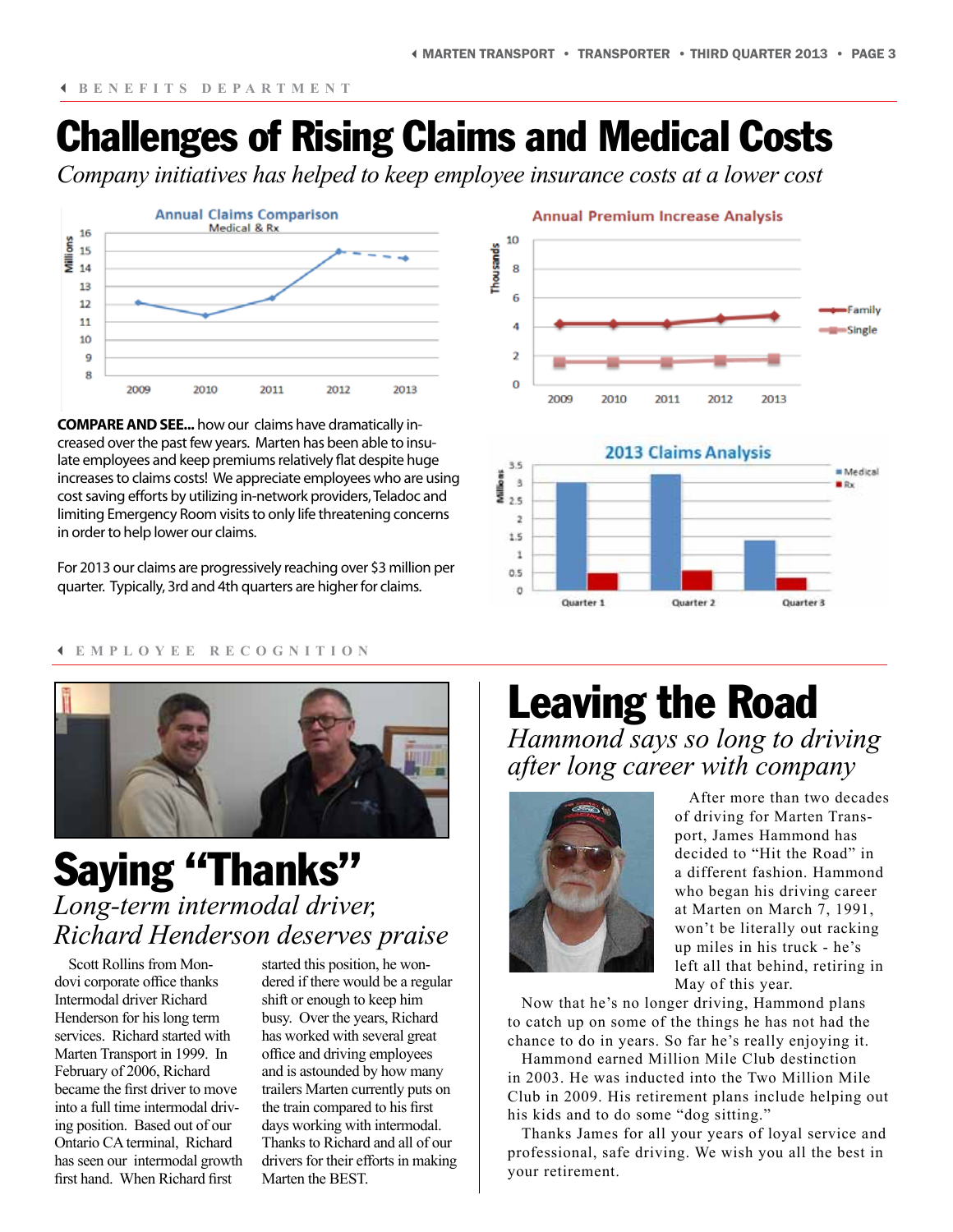3 **BENEFITS DEPARTMENT**

# Marten's Midyear Medical Recap

*Consider a money saving option rather than using the Emergency Room*



It's hard to believe, but half the year is over! During the first half of the year, we have surpassed last year's medical claims for the same time period. Below is a quick glance at our numbers

and reminders of our plan. These stats directly affect our participants and their pocketbook.

• Marten's claims for ER visits are well above the national average!

• We are self-insured … meaning Marten Transport pays for all medical claims exceeding the deductibles. So far this year we have paid out nearly 8 million dollars in medical and

# A Real Life Changing Plan

*Marten driver James Morris beating Diabetes with lifestyle adjustments and determination to change*

James Morris is a long term driver at Marten Transport and deserves a pat on the back. Just 2 months ago, James beat

the odds and was able to stop taking all his medicine for Diabetes.

After failing his DOT physical and being off work for 11 days, he decided point blank to change his lifestyle. He said "It is all about making up your mind to change and not letting it beat you. I completely changed my diet over a two month period by eliminated all fried foods and all foods that were white, example white bread, from my diet. I cook most of my meals in a crockpot; one of my

favorites is chicken with vegies and seasonings that are cooked all day long while I am driving."

James said he loves a good cup of coffee in the morning without cream and sugar of course and a protein shake for Breakfast. "I drink a lot of water throughout the day and keep nuts, veggies and fruit on

> hand. One thing I realized was that diet alone was not enough to lose the weight I needed, so I started walking every evening after supper instead of watching TV and snacking. I am excited to say that I am running my first 5K race this fall and have lost 62 pounds in the last 18 months. Keys to my success were gradual but I knew that I needed to change my eating and exercise habits to get well, or lose my job and my life," said Morris. Marten Transport

would like to congratu-

late James on setting a goal and sticking to a life changing plan. Healthy choices do not always seem easy, but this success story just goes to show you that it can be done!

prescription claims.

• Employee premium rates are directly affected by the cost of claims paid annually.

### **What you can do to save money …**

• Use Emergency Rooms only for a life threatening concerns!

• Call Teladoc (800-835-2362) to speak to a doctor 24/7/365 for common ailments, for only \$38 versus \$1,000's at ER's.

• Call UMR (800-826-9781) for an in-network clinic no matter if at home or on the road

• Go online to www.umr.com to find an in-network clinic

The takeaway … the next time you have an illness and need to seek medical attention consider one of these money saving options … and keep more money in your pocket!

## **IMPORTANT REMINDER!** *Referrals may not always be covered!*

• Just because your innetwork physician refers you to another facility, does not mean they are in the network….ALWAYS CHECK!

• There is NO out-of-network medical coverage.

• Individuals who choose to use a provider that is out of network will be responsible for 100% of the cost and will not go towards any deductible.

• For a list of in-network providers or to confirm your provider is still in-network go to www.umr.com, or call 800- 826-9781 or check with your provider.

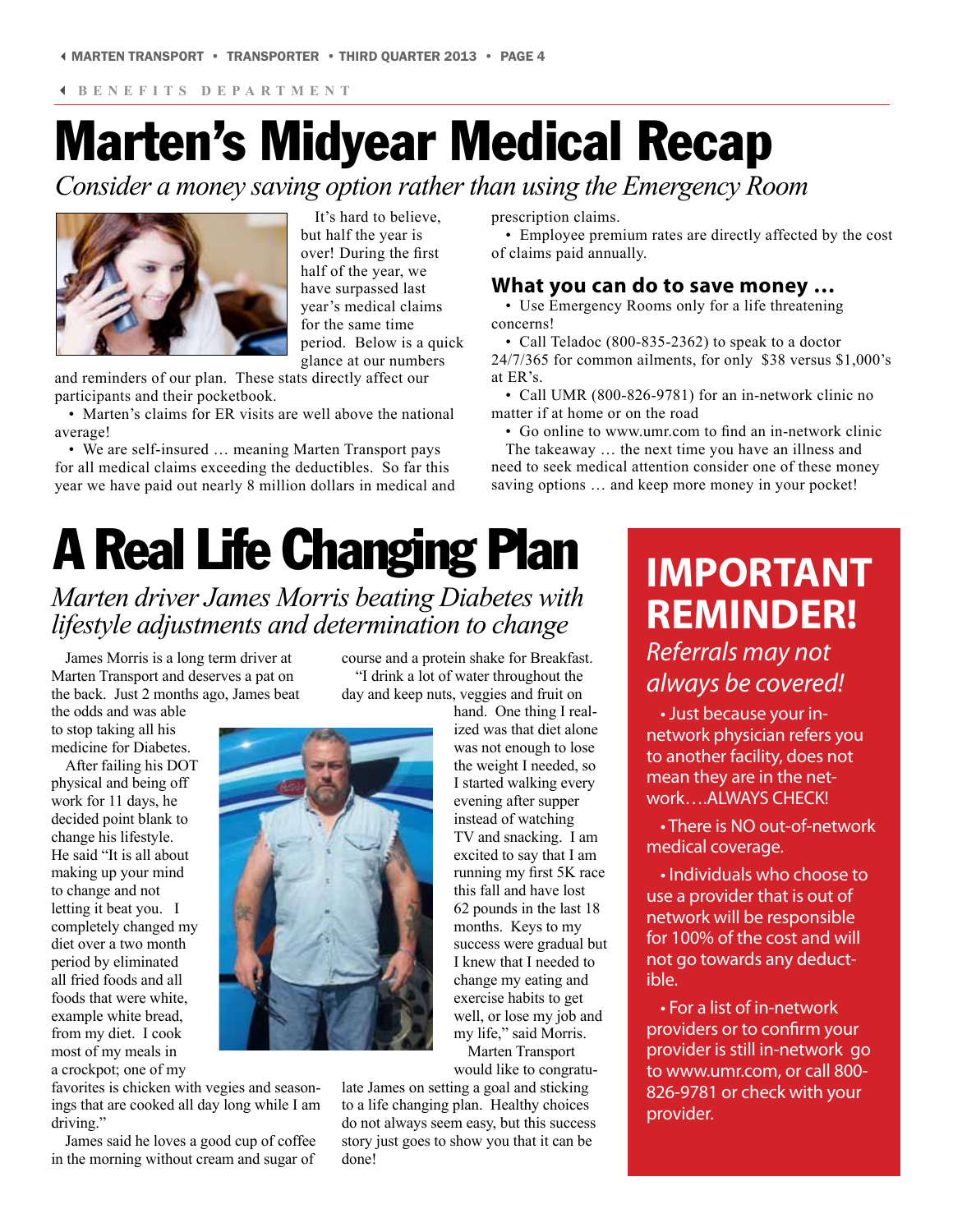4 Marten Transport has established a scholarship program to assist company employees' children who plan to pursue post-secondary education in college and vocational programs. Scholarships are offered each year for full-time study at any accredited post-secondary institution of the student's choice.

The scholarship program is administered by Scholarship Management Services, a department of Citizens' Scholarship Foundation of America, Inc. (CSFA). CSFA is a national nonprofit educational support and student aid service organization that seeks to involve and assist the private sector in expanding educational achievement. Awards are granted without regard to race, color, creed, religion, age, gender, disability or national origin.



# Outstanding Students Picked for Scholarships

*Eight chosen for Marten's annual continuing-education grants for children of employees*

MONDOVI -- Marten Transport, Ltd. is proud to announce the recipients of the 2013 Randolph L. Marten Scholarship Program. In order to be eligible for this scholarship, the applicant must be a dependent child of a Marten Transport, Ltd. employee.

The following recipients will receive a \$1,500.00 award to use towards furthering their education.

> • Samantha Clark is attending Arizona State University in Tempe, AZ. Samantha's



Clark

field of study is Communications. Samantha is the daughter of Terry Douglas and Vanessa Clark of Apple Valley, CA.

• Dakota Froman is attending Rochester Institute of Technology in Rochester, NY. His field of study is

Software Engineering. Dakota is the son of Dale and Susan Froman of Lyndonville, NY.



Gregory

Gregory is attending the University of Wisconsin-La Crosse in La Crosse, WI. His major

Johnson

• Andrew

Froman

field of study is Computer Science. Andrew is the son

of Cindy and Wayne Gregory of Eleva, WI.

• Taryn Johnson is attending Kansas City Kansas

Community College. Her major field of study is Accounting/Pharmacy. Taryn is the daughter of Ralph Johnson and Jennifer Welch of Basehor, KS.

• Dennise Leatherman is attending Dominican University in River Forest, IL. Her major field of study is Legal

Study. Dennise is the daughter of Maria and Alejandro Leatherman of



beth Norlin will be attending the University of Wisconsin-Stevens Point in Stevens Point, WI.

• Eliza-

Her major field of study is Early Childhood Education. Elizabeth is the daughter of Tim and Lisa Norlin of Mondovi, WI.

Olson will be

Leatherman

attending the University of Wisconsin-Eau Claire in Eau Claire, WI. Her major field

• Maegan

**Olson** 

of study is Kinesiology. Maegan is the daughter of Wendy and Dave Olson of Mondovi, WI.

• Brandon Vetterkind is attending the University of Wisconsin-Milwaukee in Milwaukee, WI. His ma-



jor field of study is undecided. Brandon is the son of John and Lori Vetterkind of Strum, WI.

Vetterkind

Marten

Transport, Ltd. holds a strong belief that education and hard work will make a difference in the future.